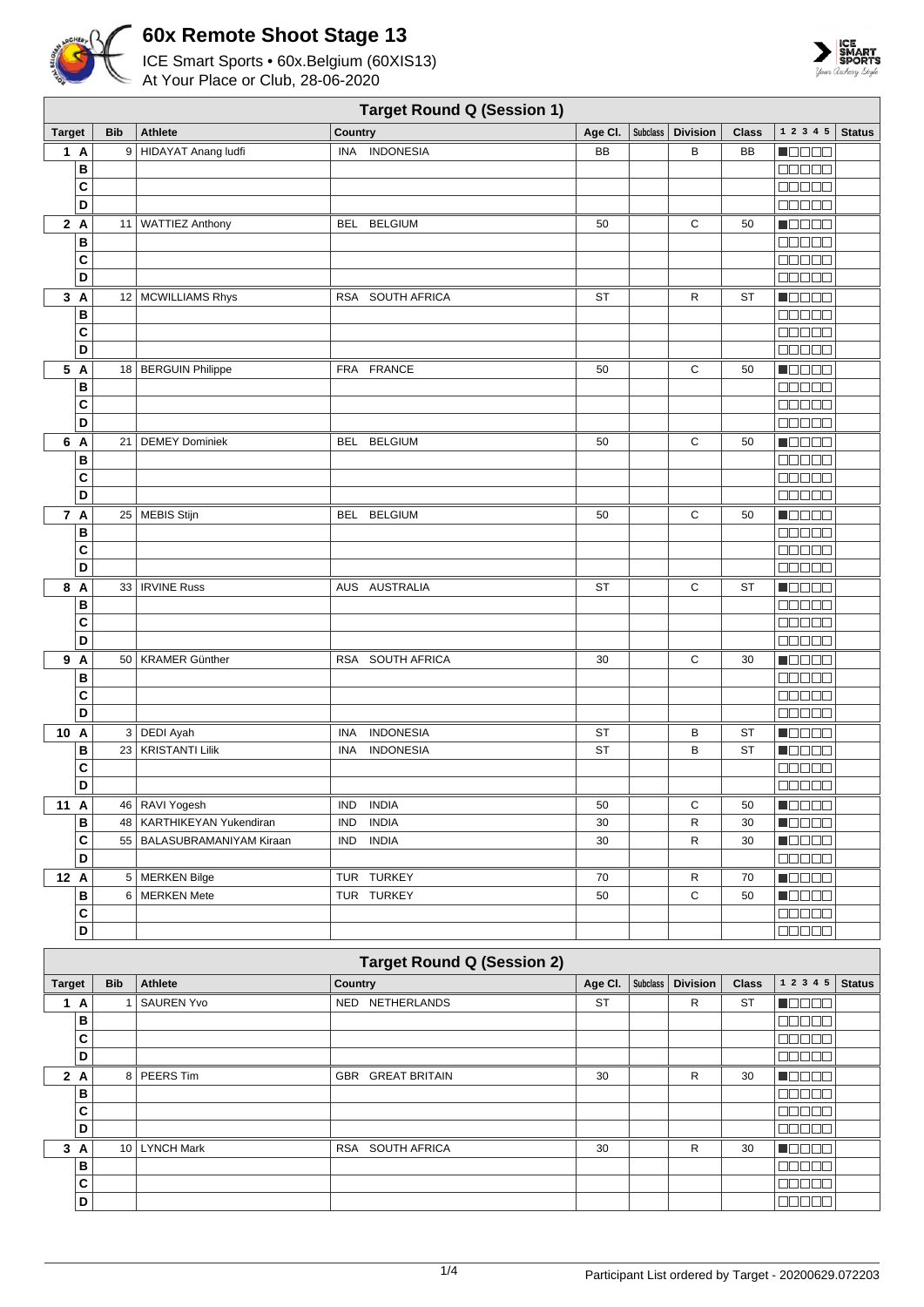



|                   | <b>Target Round Q (Session 2)</b><br>Continue |                         |                          |         |          |                 |              |                                                   |               |
|-------------------|-----------------------------------------------|-------------------------|--------------------------|---------|----------|-----------------|--------------|---------------------------------------------------|---------------|
| <b>Target</b>     | <b>Bib</b>                                    | Athlete                 | Country                  | Age CI. | Subclass | <b>Division</b> | <b>Class</b> | 1 2 3 4 5                                         | <b>Status</b> |
| 4 A               | 20 <sup>1</sup>                               | PRIEELS Sarah           | GBR GREAT BRITAIN        | 50      |          | C               | 50           | n da da                                           |               |
| B                 |                                               |                         |                          |         |          |                 |              | 88888                                             |               |
| C                 |                                               |                         |                          |         |          |                 |              | a a a a a                                         |               |
| D                 |                                               |                         |                          |         |          |                 |              | <b>BOBBB</b>                                      |               |
| 5 A               |                                               | 28   BERTRAND Rollin    | TTO TRINIDAD AND TOBAGO  | 30      |          | R               | 30           | N BE BE                                           |               |
| B                 |                                               |                         |                          |         |          |                 |              | <b>NODOD</b>                                      |               |
| C                 |                                               |                         |                          |         |          |                 |              | 00000                                             |               |
| D                 |                                               |                         |                          |         |          |                 |              | manaa                                             |               |
| 6 A               |                                               | 29 HILL Bryce Lee       | ZIMBABWE<br>ZIM          | 60      |          | R               | 60           | Maaaa                                             |               |
| B                 |                                               |                         |                          |         |          |                 |              | <b>NUUUU</b>                                      |               |
| C                 |                                               |                         |                          |         |          |                 |              | 00000                                             |               |
| D                 |                                               |                         |                          |         |          |                 |              | Ma Sela                                           |               |
| 7 A               | 30                                            | <b>DUNCAN Samira</b>    | GUY GUYANA               | 30      |          | R               | 30           | $\blacksquare$                                    |               |
| B                 |                                               |                         |                          |         |          |                 |              | aa aa a                                           |               |
| C                 |                                               |                         |                          |         |          |                 |              | 88888                                             |               |
| D                 |                                               |                         |                          |         |          |                 |              | <b>00000</b>                                      |               |
| 8 A               | 31                                            | <b>GROVESNOR Dwayne</b> | GUY GUYANA               | 30      |          | R               | 30           | N E E E E                                         |               |
| B                 |                                               |                         |                          |         |          |                 |              | 88888                                             |               |
| C<br>D            |                                               |                         |                          |         |          |                 |              | <b>BBBBB</b><br><b>DOODO</b>                      |               |
|                   |                                               |                         |                          |         |          |                 |              |                                                   |               |
| 9 A               |                                               | 35   BYFORD Mike        | <b>GBR GREAT BRITAIN</b> | 70      |          | R               | 70           | <b>M</b> OOOO<br>00000                            |               |
| В<br>C            |                                               |                         |                          |         |          |                 |              | 88888                                             |               |
| D                 |                                               |                         |                          |         |          |                 |              | <b>00000</b>                                      |               |
| 10A               |                                               | 40   SWANEPOEL Arrie    | RSA SOUTH AFRICA         | 30      |          | С               | 30           | <b>NGC 88</b>                                     |               |
| в                 |                                               |                         |                          |         |          |                 |              | $\Box$ $\Box$ $\Box$ $\Box$ $\Box$                |               |
| C                 |                                               |                         |                          |         |          |                 |              | 00000                                             |               |
| D                 |                                               |                         |                          |         |          |                 |              | 88888                                             |               |
| 11 A              | 43                                            | VAN STADEN Michael      | RSA SOUTH AFRICA         | ST      |          | R               | <b>ST</b>    | Maaaa                                             |               |
| в                 |                                               |                         |                          |         |          |                 |              | manaa                                             |               |
| C                 |                                               |                         |                          |         |          |                 |              | <b>NODOO</b>                                      |               |
| D                 |                                               |                         |                          |         |          |                 |              | a da da                                           |               |
| 12 A              | 44                                            | <b>COLIJN Bart</b>      | NED NETHERLANDS          | ST      |          | В               | <b>ST</b>    | $\blacksquare$ $\square$ $\square$ $\square$      |               |
| в                 |                                               |                         |                          |         |          |                 |              | a a a a a                                         |               |
| C                 |                                               |                         |                          |         |          |                 |              | 88888                                             |               |
| D                 |                                               |                         |                          |         |          |                 |              | 00000                                             |               |
| 13 A              |                                               | 51   DAGRAIN Alexandre  | BEL BELGIUM              | 60      |          | R               | 60           | $\blacksquare$                                    |               |
| в                 |                                               |                         |                          |         |          |                 |              | 88888                                             |               |
| C                 |                                               |                         |                          |         |          |                 |              | 00000                                             |               |
| D                 |                                               |                         |                          |         |          |                 |              | $\Box \Box \Box \Box \Box$                        |               |
| 14 A              |                                               | 54   VREEMAN Gerben     | NED NETHERLANDS          | ST      |          | $\mathsf{R}$    | ST           | $\blacksquare$ $\square$ $\square$ $\square$      |               |
| в                 |                                               |                         |                          |         |          |                 |              | 00000                                             |               |
| $\mathbf{C}$      |                                               |                         |                          |         |          |                 |              | 00000                                             |               |
| D                 |                                               |                         |                          |         |          |                 |              | 00000                                             |               |
| 15 A              |                                               | 57   RAJENDRA Jovito    | INA INDONESIA            | ST      |          | В               | ST           | $\blacksquare$ $\square$ $\square$ $\square$      |               |
| B<br>$\mathbf{C}$ |                                               |                         |                          |         |          |                 |              | 00000<br>00000                                    |               |
| D                 |                                               |                         |                          |         |          |                 |              | 00000                                             |               |
| 16 A              | $\overline{7}$                                | ANNEL John              | BAR BARBADOS             | 30      |          | С               | 30           | $\blacksquare$                                    |               |
| в                 |                                               | 53   PHOENIX Anthony    | BAR BARBADOS             | 30      |          | C               | 30           | <b>N</b> OODO                                     |               |
| $\mathbf{C}$      |                                               |                         |                          |         |          |                 |              | 88888                                             |               |
| D                 |                                               |                         |                          |         |          |                 |              | 00000                                             |               |
| 17 A              |                                               | 26   VAN DAMME Kelly    | BEL BELGIUM              | 50      |          | С               | 50           | $\blacksquare$ $\square$ $\square$ $\square$      |               |
| B                 |                                               | 56 ACKX Enzo            | BEL BELGIUM              | 50      |          | C               | 50           | <b>H</b> ebbe                                     |               |
| C                 |                                               |                         |                          |         |          |                 |              | 88888                                             |               |
| D                 |                                               |                         |                          |         |          |                 |              | 00000                                             |               |
| 18 A              |                                               | 4 CLARKE Lisa           | BAR BARBADOS             | 30      |          | С               | 30           | <b>Manag</b>                                      |               |
| в                 |                                               | 24 GALL Roger           | BAR BARBADOS             | 30      |          | C               | 30           | $\blacksquare$ $\square$ $\square$ $\blacksquare$ |               |
| $\mathbf{C}$      |                                               |                         |                          |         |          |                 |              | <b>00000</b>                                      |               |
| D                 |                                               |                         |                          |         |          |                 |              | 00000                                             |               |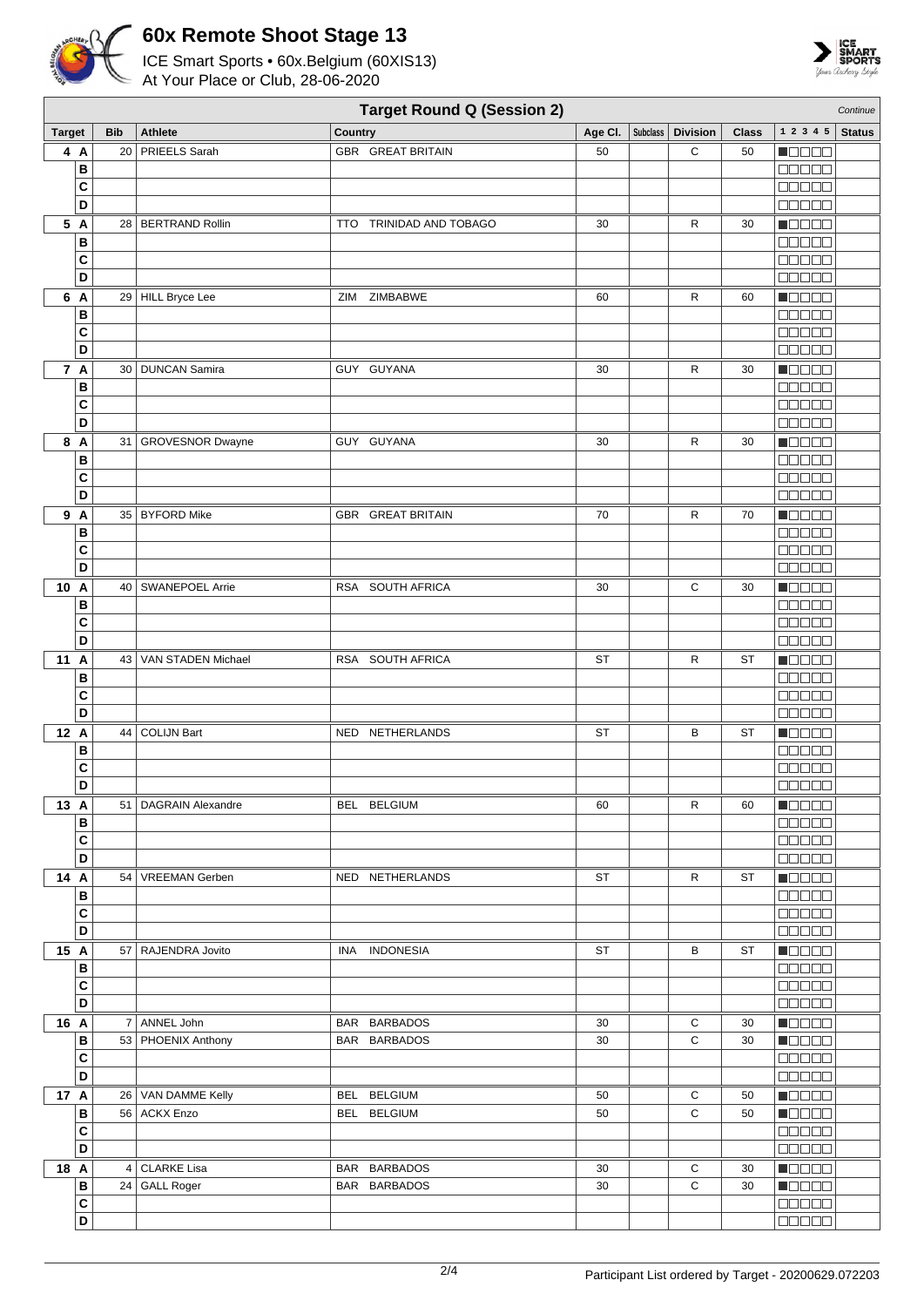



|               | <b>Target Round Q (Session 2)</b><br>Continue |            |                       |                                   |           |                 |                 |              |                                              |               |
|---------------|-----------------------------------------------|------------|-----------------------|-----------------------------------|-----------|-----------------|-----------------|--------------|----------------------------------------------|---------------|
| <b>Target</b> |                                               | <b>Bib</b> | <b>Athlete</b>        | Country                           | Age CI.   | <b>Subclass</b> | <b>Division</b> | <b>Class</b> | 1 2 3 4 5                                    | <b>Status</b> |
| 19 A          |                                               |            | 45   FRANCIS Sherwin  | TRINIDAD AND TOBAGO<br><b>TTO</b> | 30        |                 | С               | 30           | NO DE O                                      |               |
|               | B                                             |            | 60 GOPEE Kaylee       | TRINIDAD AND TOBAGO<br><b>TTO</b> | 30        |                 | R               | 30           | <b>M</b> OOOO                                |               |
|               | C                                             |            |                       |                                   |           |                 |                 |              | 00000                                        |               |
|               | D                                             |            |                       |                                   |           |                 |                 |              | <b>00000</b>                                 |               |
| 20 A          |                                               |            | 14 STUYCK Silke       | <b>BELGIUM</b><br><b>BEL</b>      | 30        |                 | R               | 30           | TOOOO                                        |               |
|               | В                                             | 61         | <b>SIMONS Axel</b>    | <b>BELGIUM</b><br><b>BEL</b>      | 30        |                 | R               | 30           | <b>NGC 20</b>                                |               |
|               | C                                             |            |                       |                                   |           |                 |                 |              | anaa a                                       |               |
|               | D                                             |            |                       |                                   |           |                 |                 |              | 00000                                        |               |
| 21 A          |                                               | 39         | VAN MONTAGU Piotr     | <b>BEL</b><br><b>BELGIUM</b>      | 50        |                 | С               | 50           | MOOO O                                       |               |
|               | В                                             |            |                       |                                   |           |                 |                 |              |                                              |               |
|               | C                                             |            |                       |                                   |           |                 |                 |              | 00000                                        |               |
|               | D                                             |            |                       |                                   |           |                 |                 |              | <b>ODOOO</b>                                 |               |
| 22 A          |                                               |            | 17   HOLDER R-James   | <b>BARBADOS</b><br>BAR            | 30        |                 | R               | 30           | MOO O O                                      |               |
|               | В                                             |            |                       |                                   |           |                 |                 |              | 00000                                        |               |
|               | C                                             |            |                       |                                   |           |                 |                 |              | 88888                                        |               |
|               | D                                             |            |                       |                                   |           |                 |                 |              | 00000                                        |               |
| 23 A          |                                               |            | 063   MANNING Patrick | BAR BARBADOS                      | 30        |                 | R               | 30           | $\blacksquare$                               |               |
|               | В                                             |            |                       |                                   |           |                 |                 |              | <b>00000</b>                                 |               |
|               | C                                             |            |                       |                                   |           |                 |                 |              | <b>00000</b>                                 |               |
|               | D                                             |            |                       |                                   |           |                 |                 |              |                                              |               |
|               |                                               |            |                       | <b>Target Round Q (Session 3)</b> |           |                 |                 |              |                                              |               |
| <b>Target</b> |                                               | <b>Bib</b> | Athlete               | Country                           | Age Cl.   | <b>Subclass</b> | <b>Division</b> | <b>Class</b> | 1 2 3 4 5                                    | <b>Status</b> |
|               | 1 A                                           |            | 2 HUNTE Gregory       | BAR BARBADOS                      | 30        |                 | С               | 30           | <b>NBBBB</b>                                 |               |
|               | B                                             |            |                       |                                   |           |                 |                 |              |                                              |               |
|               | C                                             |            |                       |                                   |           |                 |                 |              | 00000                                        |               |
|               | D                                             |            |                       |                                   |           |                 |                 |              | <b>COLOR</b>                                 |               |
|               | 2A                                            |            | 22   DEMEY Dominiek   | <b>BELGIUM</b><br><b>BEL</b>      | 30        |                 | С               | 30           | MOO O O                                      |               |
|               | B                                             |            |                       |                                   |           |                 |                 |              | <b>DODDO</b>                                 |               |
|               | C                                             |            |                       |                                   |           |                 |                 |              | $\Box$ $\Box$ $\Box$ $\Box$                  |               |
|               | D                                             |            |                       |                                   |           |                 |                 |              | 00000                                        |               |
|               | 3A                                            |            | 27 BARLOW Ru          | <b>GBR GREAT BRITAIN</b>          | <b>ST</b> |                 | R               | <b>ST</b>    | <b>M</b> OOOC                                |               |
|               | B                                             |            |                       |                                   |           |                 |                 |              | 00000                                        |               |
|               | C                                             |            |                       |                                   |           |                 |                 |              | <b>00000</b>                                 |               |
|               | D                                             |            |                       |                                   |           |                 |                 |              | <b>REBER</b>                                 |               |
|               | 4A                                            |            | 32   CAMPBELL Chris   | USA USA                           | 30        |                 | С               | 30           | <b>REGEE</b>                                 |               |
|               | В                                             |            |                       |                                   |           |                 |                 |              | $\Box$                                       |               |
|               | C                                             |            |                       |                                   |           |                 |                 |              | <b>00000</b>                                 |               |
|               | D                                             |            |                       |                                   |           |                 |                 |              | <b>BEEBE</b>                                 |               |
|               | 5 A                                           |            | 34   IRVINE Russ      | AUS AUSTRALIA                     | <b>ST</b> |                 | С               | ST           | $\blacksquare$                               |               |
|               | В                                             |            |                       |                                   |           |                 |                 |              | 00000                                        |               |
|               | C                                             |            |                       |                                   |           |                 |                 |              | $\Box$                                       |               |
|               | D                                             |            |                       |                                   |           |                 |                 |              | 00000                                        |               |
|               | 6 A                                           |            | 49   CUNNINGHAM Rogan | IRL IRELAND                       | 50        |                 | C               | 50           | Maaaa                                        |               |
|               | B                                             |            |                       |                                   |           |                 |                 |              | <b>BEBEE</b>                                 |               |
|               | C                                             |            |                       |                                   |           |                 |                 |              | $\Box \Box \Box \Box \Box$                   |               |
|               | D                                             |            |                       |                                   |           |                 |                 |              |                                              |               |
|               | 7 A                                           |            | 52 HALL Robert        | <b>GBR GREAT BRITAIN</b>          | 50        |                 | C               | 50           | <b>NODOO</b>                                 |               |
|               | B                                             |            |                       |                                   |           |                 |                 |              | $\Box$ $\Box$ $\Box$ $\Box$                  |               |
|               | C                                             |            |                       |                                   |           |                 |                 |              | <b>BEBEE</b>                                 |               |
|               | D                                             |            |                       |                                   |           |                 |                 |              | 00000                                        |               |
|               | 8 A                                           |            | 58 DEMEY Julie        | <b>BELGIUM</b><br>BEL             | 30        |                 | $\mathbf C$     | 30           | <b>Macao</b>                                 |               |
|               | В                                             |            | 59 DEMEY Henri        | BEL BELGIUM                       | 30        |                 | C               | 30           | $\blacksquare$ $\square$ $\square$ $\square$ |               |
|               | C                                             |            |                       |                                   |           |                 |                 |              | <b>BBBBB</b>                                 |               |
|               | D                                             |            |                       |                                   |           |                 |                 |              | 88888                                        |               |
|               | 9 A                                           |            | 41   MADRAY Umasankar | GUY GUYANA                        | 30        |                 | R               | 30           | <b>MODOO</b>                                 |               |
|               | В                                             |            | 42   HING Nicholas    | GUY GUYANA                        | 30        |                 | R               | 30           | <b>H</b> OOOO                                |               |
|               | C<br>$\overline{\mathsf{D}}$                  |            |                       |                                   |           |                 |                 |              | 88888                                        |               |
|               |                                               |            |                       |                                   |           |                 |                 |              | <b>00000</b>                                 |               |